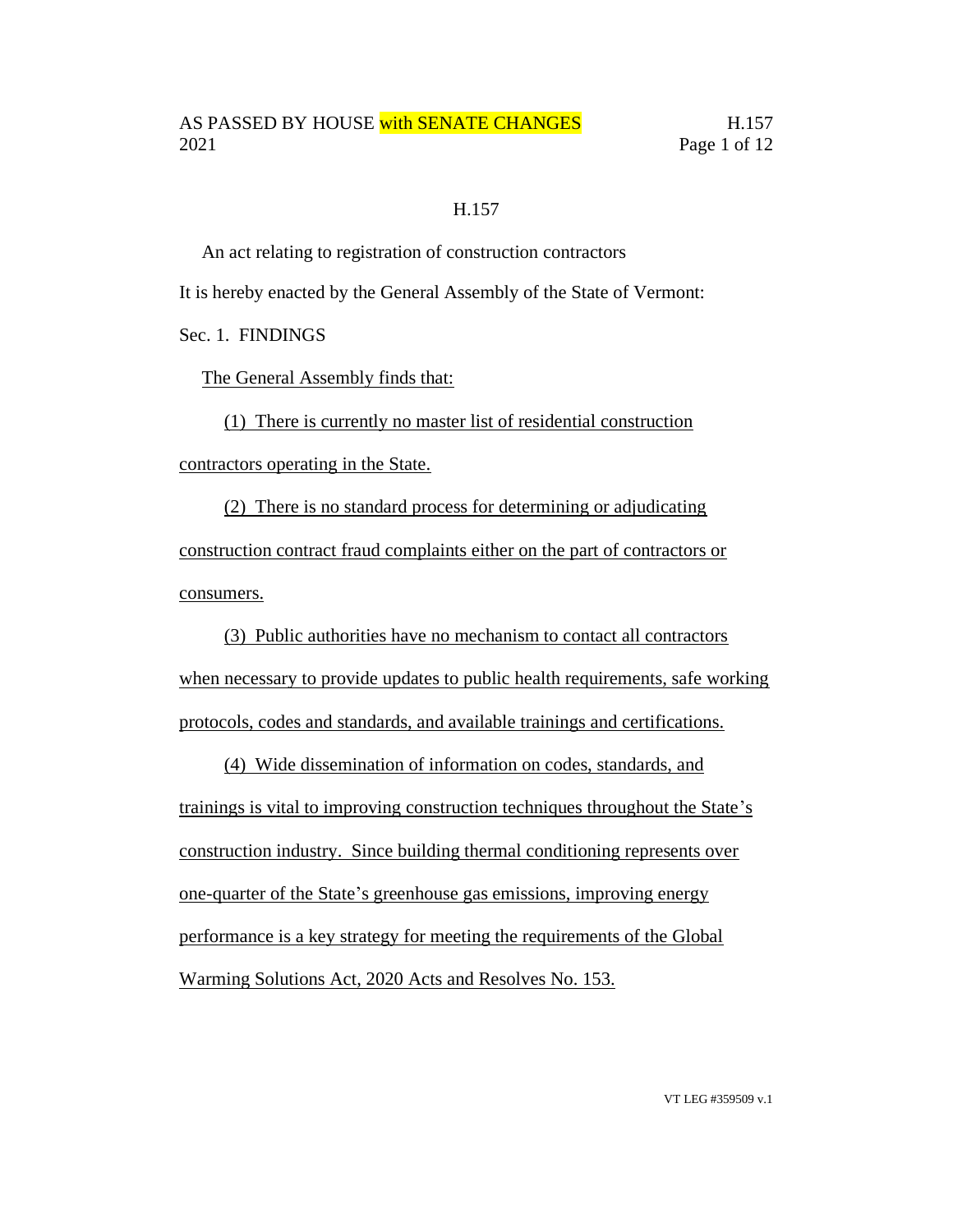(5) While registration is not licensure and confers no assurance of competence, consumers have no way of knowing whether a contractor is operating legally or has been subject to civil claims or disciplinary actions.

(6) A noncommercial, standardized public listing will provide

contractors an opportunity to include in their record optional third-party, Statesanctioned certifications.

Sec. 2. 3 V.S.A. § 122 is amended to read:

### § 122. OFFICE OF PROFESSIONAL REGULATION

The Office of Professional Regulation is created within the Office of the Secretary of State. The Office of Professional Regulation shall have a director who shall be is an exempt employee appointed by the Secretary of State and shall be an exempt employee. The following boards or professions are attached to the Office of Professional Regulation:

\* \* \*

(50) Residential Contractors

Sec. 3. 26 V.S.A. chapter 107 is added to read:

### CHAPTER 107. RESIDENTIAL CONTRACTORS

### Subchapter 1. General Provisions

### § 5501. REGISTRATION REQUIRED

(a) A person shall register with the Office of Professional Regulation prior to contracting with a homeowner to perform residential construction in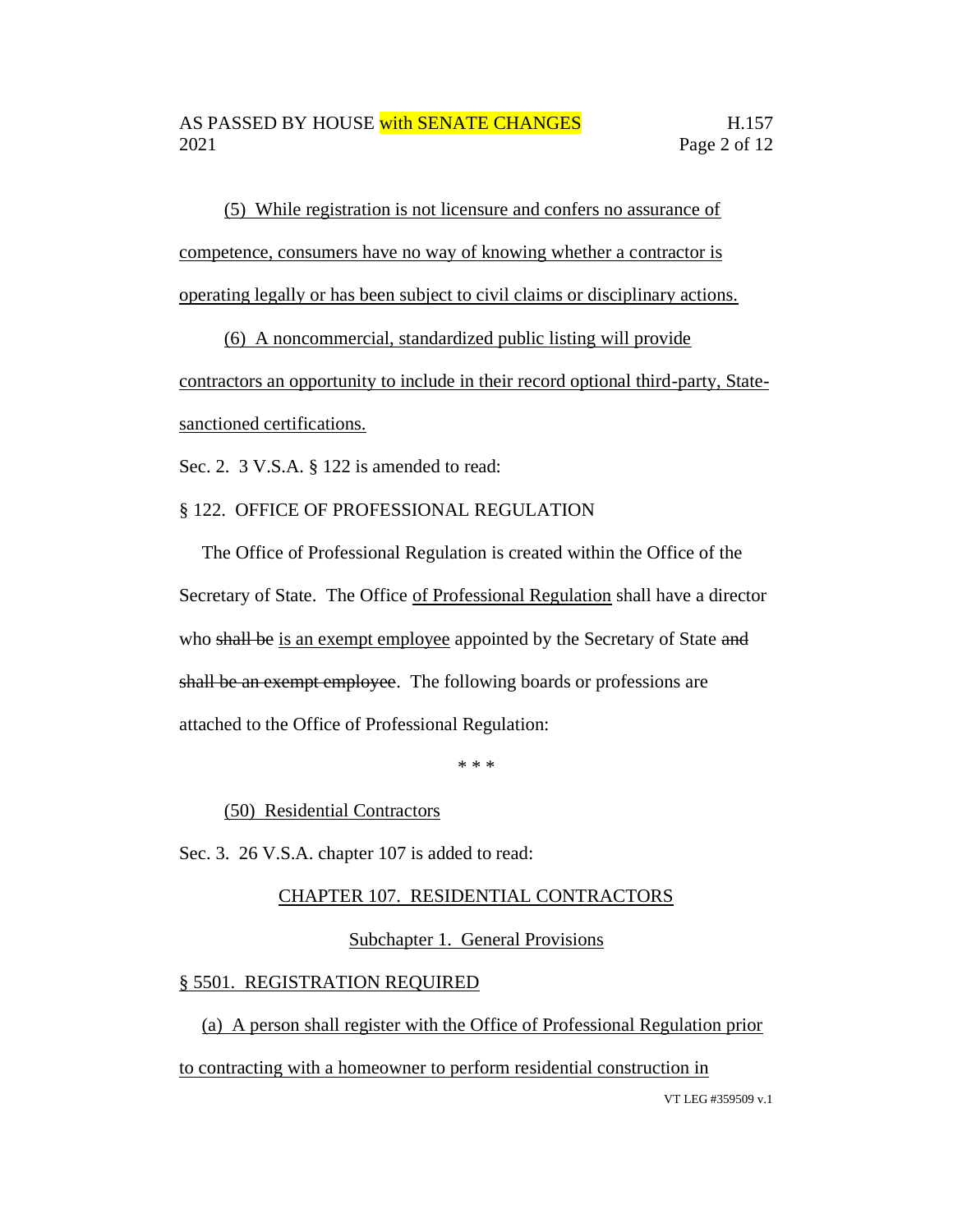exchange for consideration of more than  $\frac{$3,500.00}{$2,500.00}$ , including labor and materials.

(b) Unless otherwise exempt under section 5502 of this title, as used in this chapter, "residential construction" means to build, demolish, or alter a residential dwelling unit, or a building or premises with four or fewer residential dwelling units, in this State, and includes interior and exterior construction, renovation, and repair; painting; paving; roofing; weatherization; installation or repair of heating, plumbing, solar, electrical, water, or wastewater systems; and other activities the Office specifies by rule consistent with this chapter.

### § 5502. EXEMPTIONS

This chapter does not apply to:

(1) an employee acting within the scope of his or her employment for a business organization registered under this chapter;

 $(2)(A)$  a professional engineer, licensed architect, or a tradesperson

licensed, registered, or certified by the Department of Public Safety acting

within the scope of his or her license, registration, or certification; or

(B) a business that performs residential construction if the work is performed primarily by or under the direct supervision of one or more employees who are individually exempt from registration under subdivision  $(2)(A)$  of this section;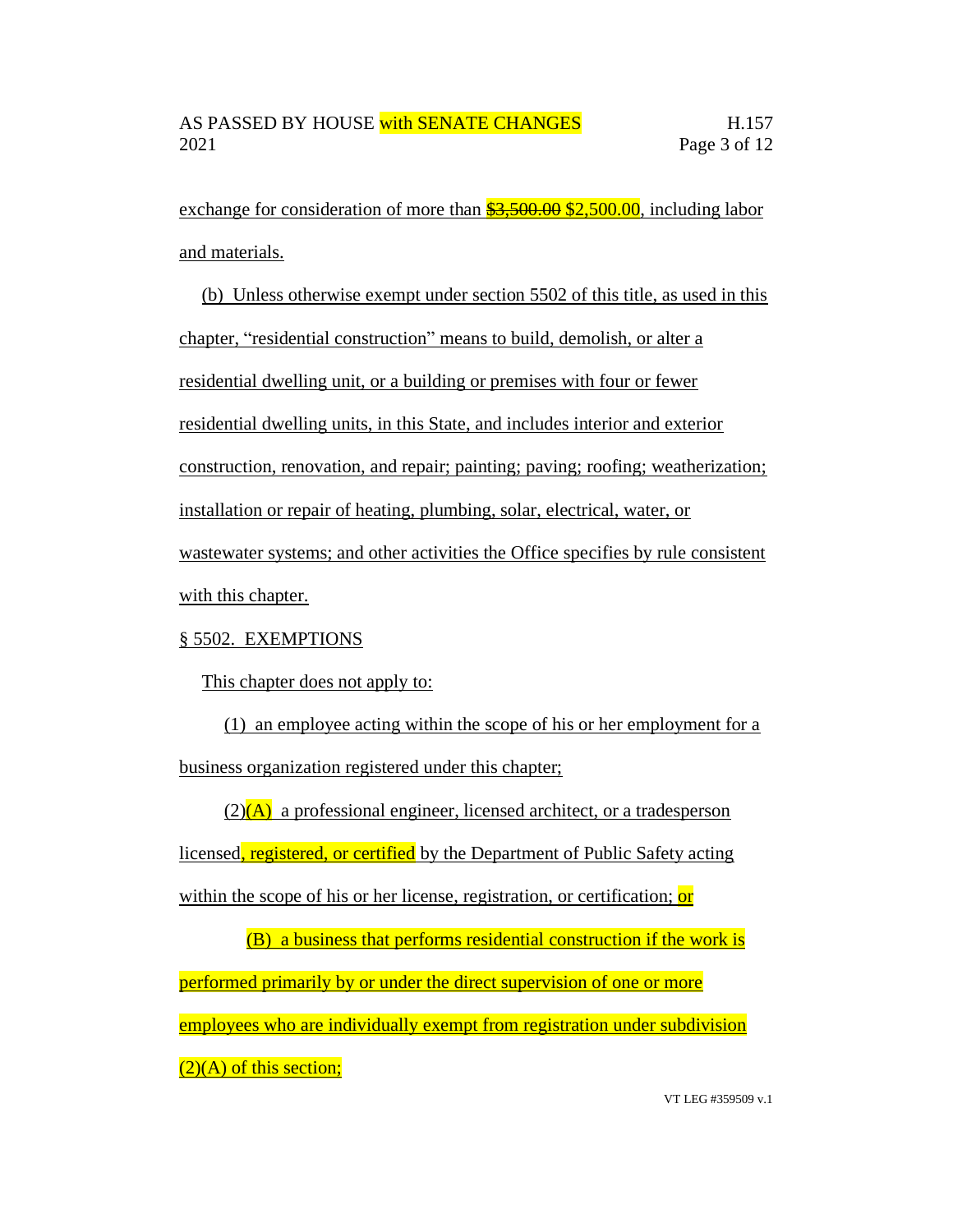(3) delivery or installation of consumer appliances, audio-visual equipment, telephone equipment, or computer network equipment;

(4) landscaping;

(5) work on a structure that is not attached to a residential building; or

(6) work that would otherwise require registration that a person

performs in response to an emergency, provided the person applies for

registration within a reasonable time after performing the work.

## § 5503. MANDATORY REGISTRATION AND VOLUNTARY

## CERTIFICATION DISTINGUISHED

(a)(1) The system of mandatory registration established by this chapter is intended to protect against fraud, deception, breach of contract, and violations of law, but is not intended to establish standards for professional qualifications or workmanship that is otherwise lawful.

(2) The provisions of 3 V.S.A. § 129a, with respect to a registration, shall be construed in a manner consistent with the limitations of this subsection.

(b) The system of voluntary certification established in this chapter is intended to provide consumers and contractors with a publicly available, noncommercial venue for contractors to list optional approved certifications. The Director of Professional Regulation, in consultation with public safety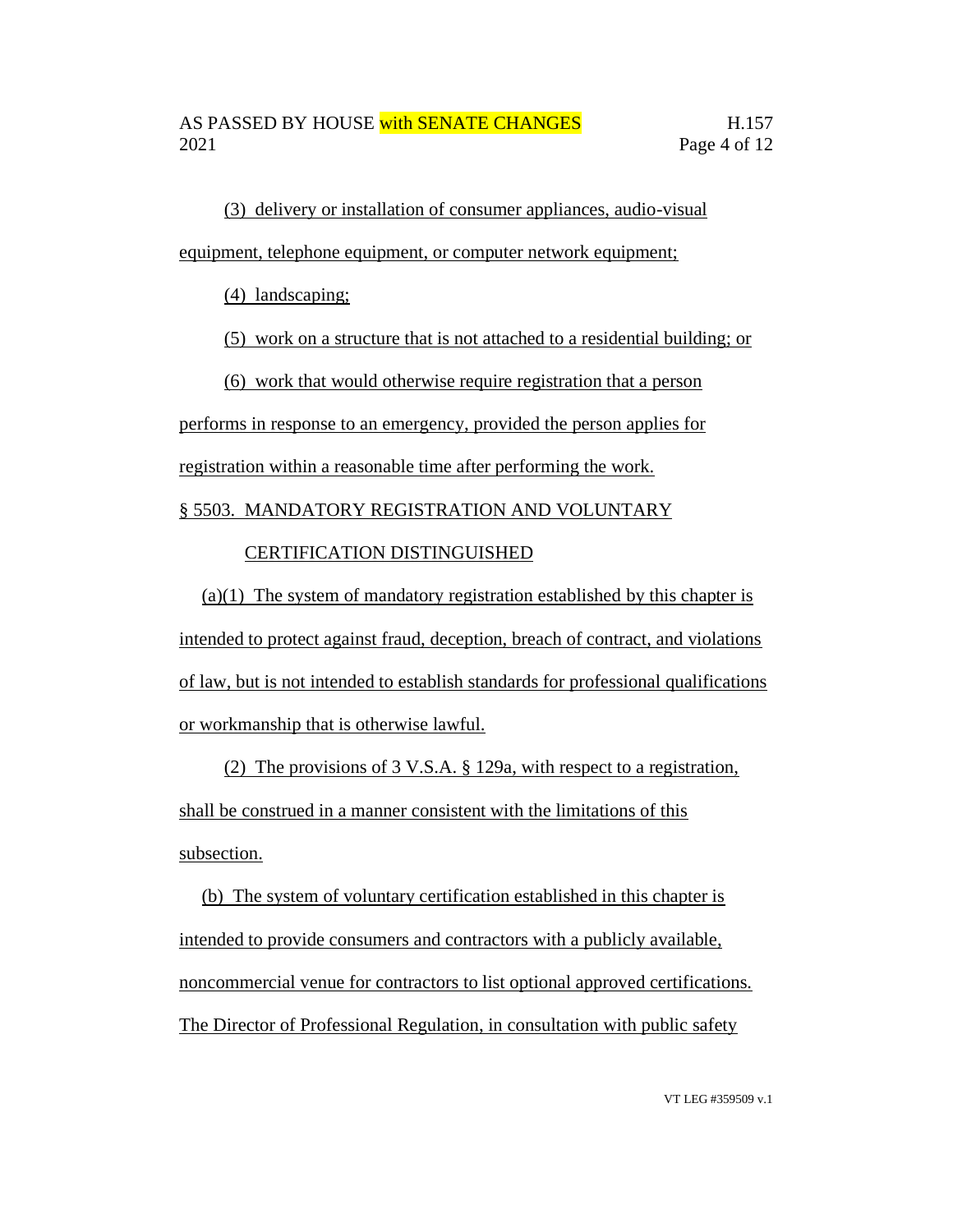officials and recognized associations or boards of builders, remodelers,

architects, and engineers, may:

(1) adopt rules providing for the issuance of voluntary certifications, as

defined in subdivision 3101a(1) of this title, that signify demonstrated

competence in particular subfields and specialties related to residential

construction;

(2) establish minimum qualifications, and standards for performance and conduct, necessary for certification; and

(3) discipline a certificant for violating adopted standards or other law,

with or without affecting the underlying registration.

Subchapter 2. Administration

# § 5505. DUTIES OF THE DIRECTOR

(a) The Director of Professional Regulation shall:

(1) provide information to the public concerning registration,

certification, appeal procedures, and complaint procedures;

(2) administer fees established under this chapter;

(3) receive applications for registration or certification, issue

registrations and certifications to applicants qualified under this chapter, deny

or renew registrations or certifications, and issue, revoke, suspend, condition,

and reinstate registrations and certifications as ordered by an administrative

law officer; and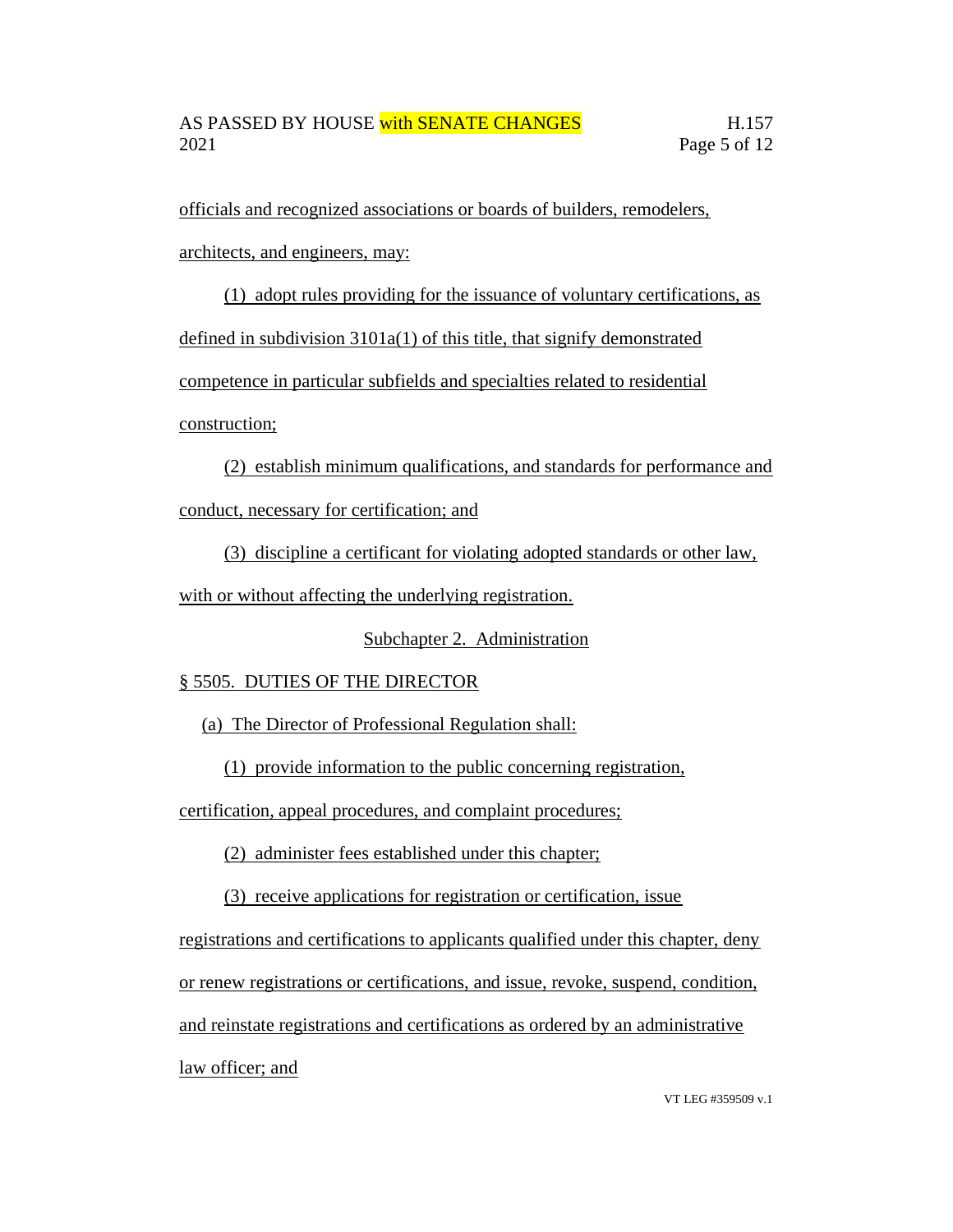(4) prepare and maintain a registry of registrants and certificants.

(b) The Director, after consultation with an advisor appointed pursuant to

section 5506 of this title, may adopt rules to implement this chapter.

## § 5506. ADVISORS

(a) The Secretary of State shall appoint two persons pursuant to 3 V.S.A.

§ 129b to serve as advisors in matters relating to residential contractors and

construction.

(b) To be eligible to serve, an advisor shall:

(1) register under this chapter;

(2) have at least three years' experience in residential construction

immediately preceding appointment; and

(3) remain active in the profession during his or her service.

(c) The Director of Professional Regulation shall seek the advice of the

advisors in implementing this chapter.

§ 5507. FEES

A person regulated under this chapter shall pay the following fees at initial application and biennial renewal:

(1) Registration, individual: \$75.00.

(2) Registration, business organization: \$250.00.

(3) State certifications: \$75.00 for a first certification and \$25.00 for

each additional certification.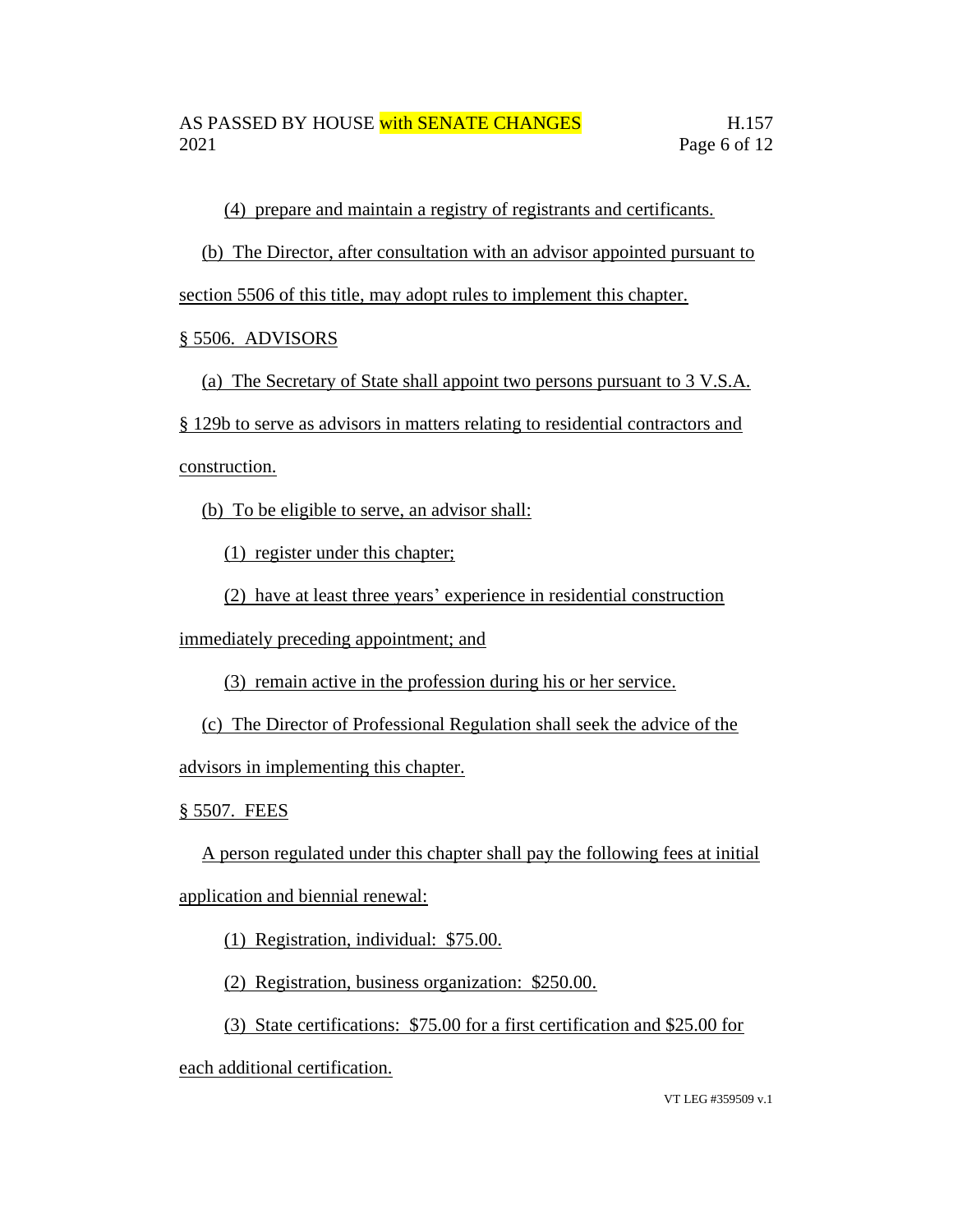### Subchapter 3. Registrations

### § 5508. ELIGIBILITY

To be eligible for registration, the Director of Professional Regulation shall

find that the applicant is in compliance with the provisions of this chapter and

applicable State law and has satisfied any judgment order related to the

provision of professional services to a homeowner.

### § 5509. REQUIREMENTS OF REGISTRANTS

(a) Insurance. A person registered under this chapter shall maintain

minimum liability insurance coverage in the amount of \$300,000.00 per claim

and \$1,000,000.00 aggregate, evidence of which may be required as a

precondition to issuance or renewal of a registration.

(b) Writing.

(1) A person registered under this chapter shall execute a written contract prior to receiving a deposit or commencing residential construction work if the estimated value of the labor and materials exceeds \$3,500.00.

(2) A contract shall specify:

(A) Price. One of the following provisions for the price of the contract:

(i) a maximum price for all work and materials;

(ii) a statement that billing and payment will be made on a time

and materials basis, not to exceed a maximum price; or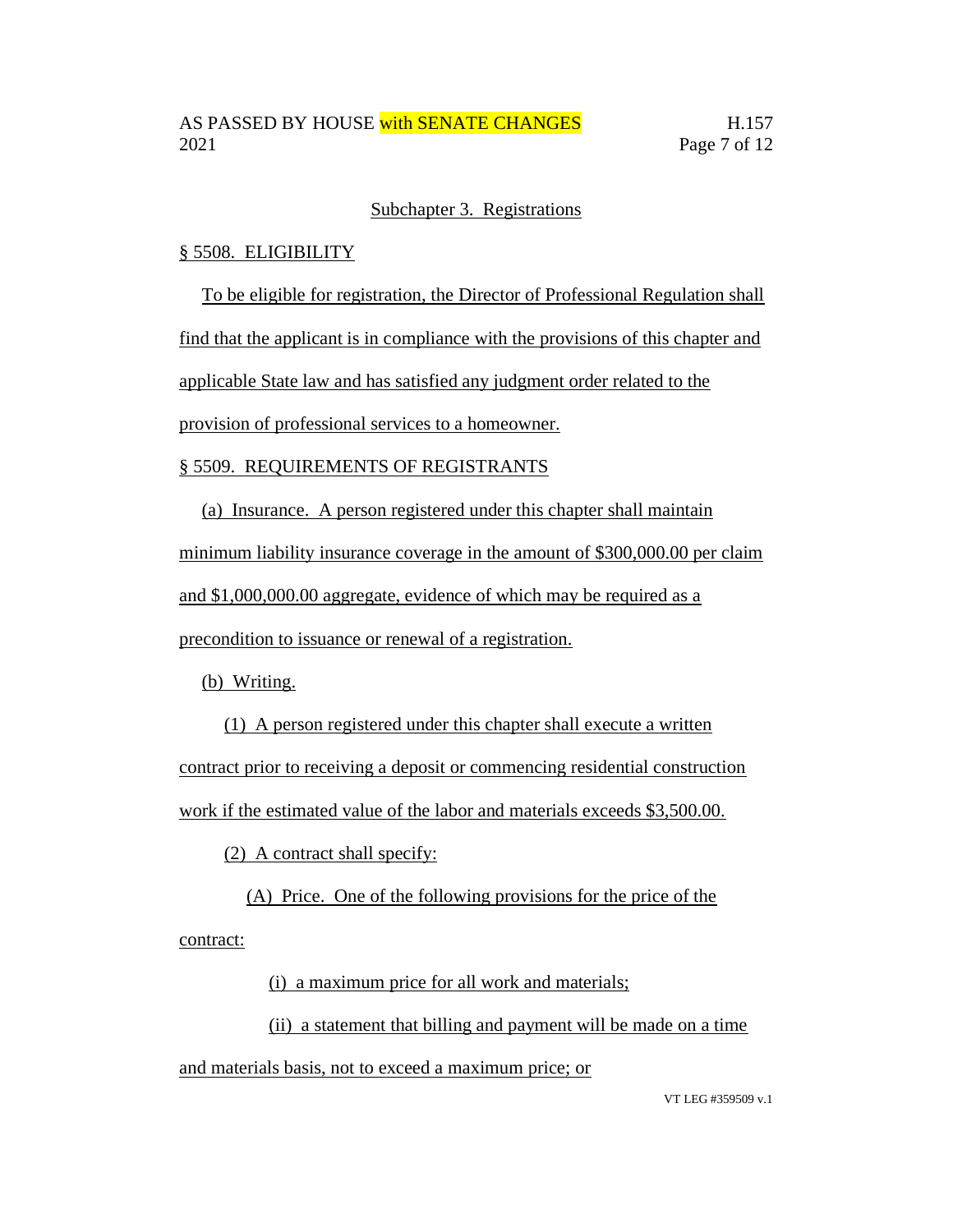(iii) a statement that billing and payment will be made on a time

and materials basis and that there is no maximum price.

(B) Work dates. Estimated start and completion dates.

(C) Scope of work. A description of the services to be performed and

a description of the materials to be used.

(D) Change order provision. A description of how and when

amendments to the contract may be approved and recorded documented, as

agreed by the parties.

(3) The parties shall **record document** an amendment to the contract in a signed writing.

(c) Down payment.

(1) If a contract specifies a maximum price for all work and materials or a statement that billing and payment will be made on a time and materials basis, not to exceed a maximum price, the contract may require a down payment of up to one-half of the **contract price or of the price of materials**, whichever is greater cost of labor to the consumer, or one-half of the price of materials, whichever is greater.

(2) If a contract specifies that billing and payment will be made on a time and materials basis and that there is no maximum price, the contract may require a down payment as negotiated by the parties.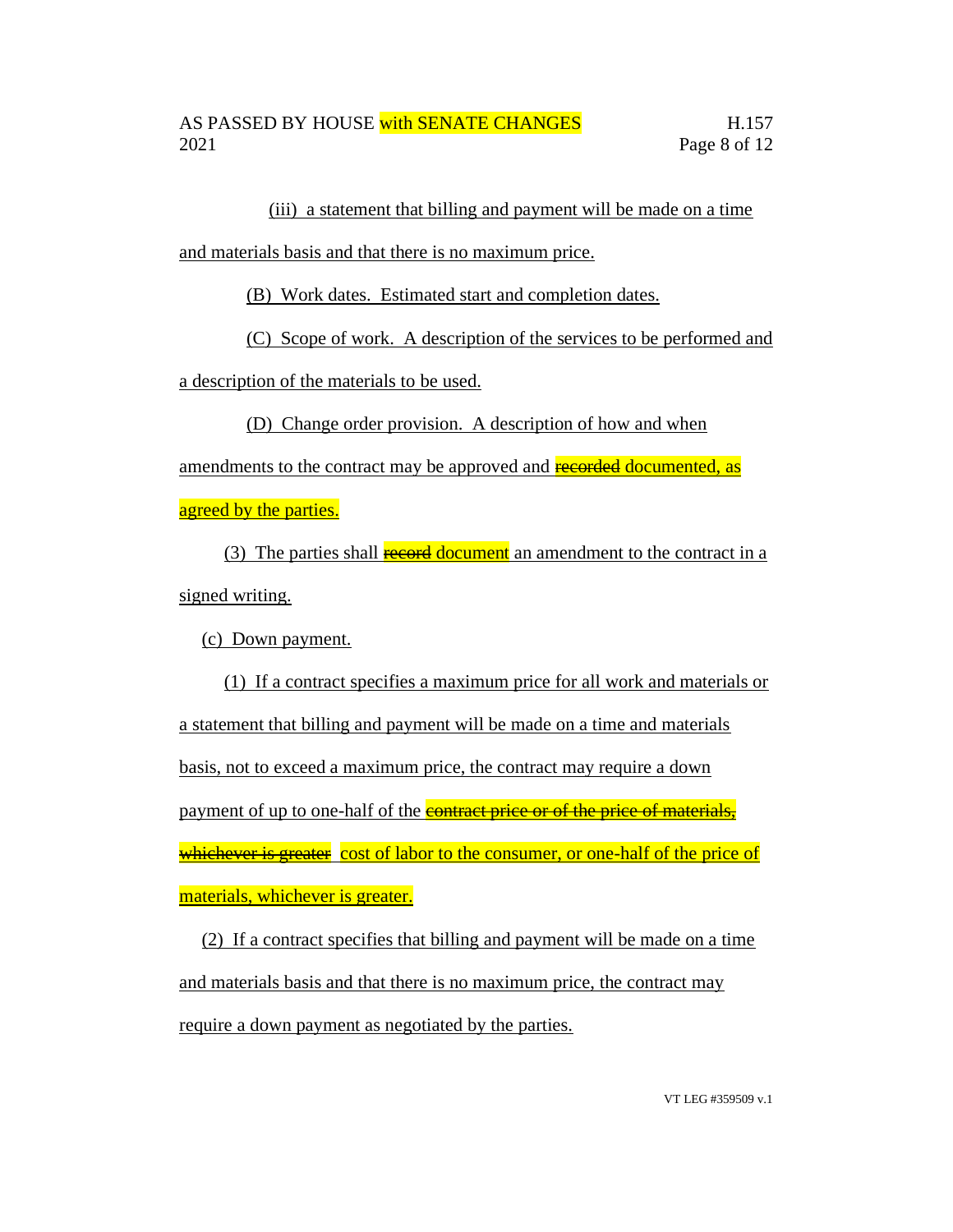### § 5510. PROHIBITIONS AND REMEDIES

(a) A person who does not register as required pursuant to this chapter may be subject to an injunction or a civil penalty, or both, for unauthorized practice as provided in 3 V.S.A. § 127(b).

(b) The Office of Professional Regulation may discipline a registrant or certificant for unprofessional conduct as provided in 3 V.S.A. § 129a, except that 3 V.S.A. § 129a(b) does not apply to a registrant.

(c) The following conduct by a registrant, certificant, applicant, or person who later becomes an applicant constitutes unprofessional conduct:

(1) failure to enter into a written contract when required by this chapter;

(2) failure to maintain liability or workers' compensation insurance as required by law;

(3) committing a deceptive act in commerce in violation of 9 V.S.A. § 2453;

(4) falsely claiming certification under this chapter, provided that this subdivision does not prevent accurate and nonmisleading advertising or statements related to credentials that are not offered by this State; and

(5) selling or fraudulently obtaining or furnishing a certificate of registration, certification, license, or any other related document or record, or assisting another person in doing so, including by reincorporating or altering a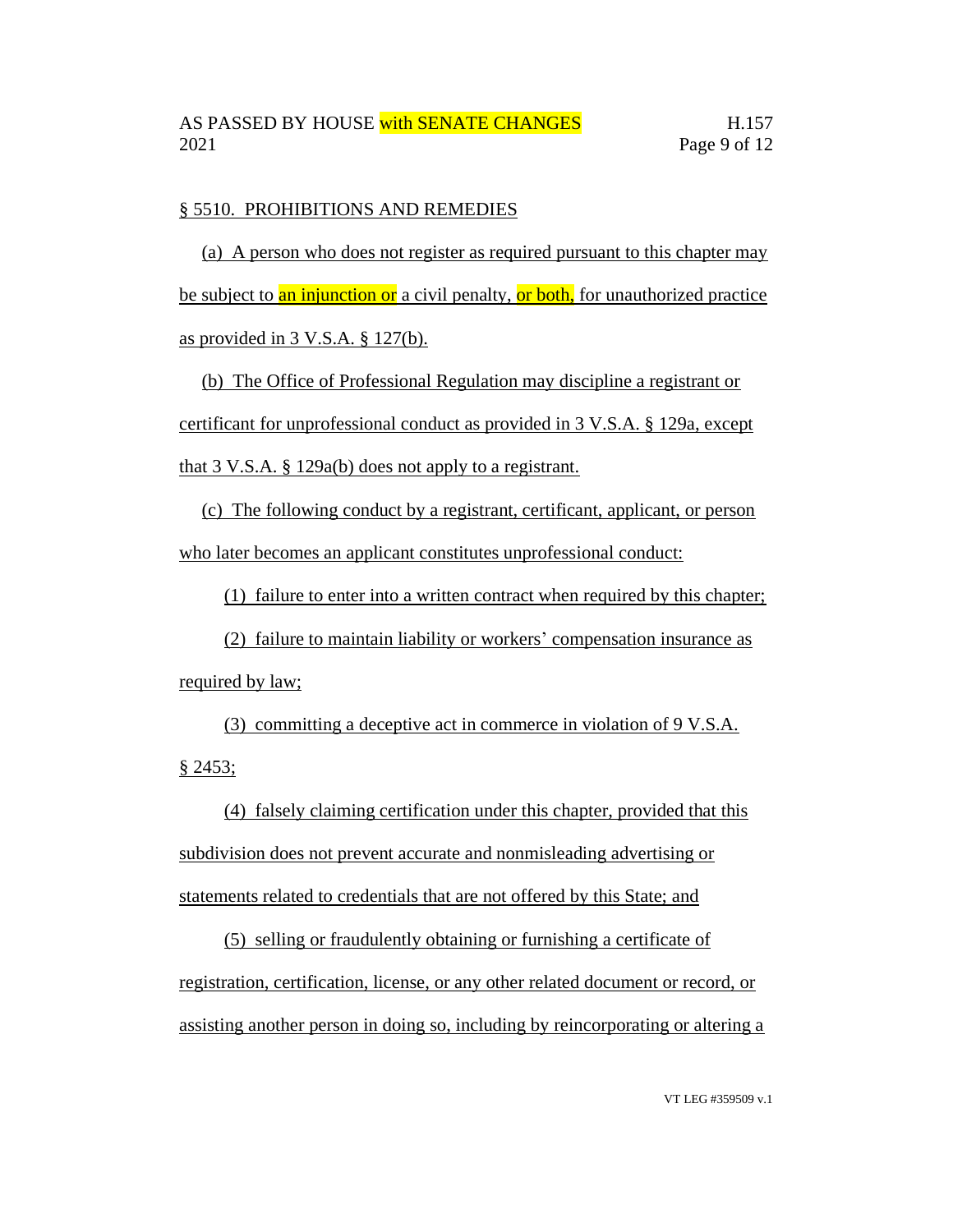trade name for the purpose or with the effect of evading or masking revocation,

suspension, or discipline against a registration issued under this chapter.

Sec. 4. IMPLEMENTATION

(a) Notwithstanding any contrary provision of 26 V.S.A. chapter 107:

(1) The initial biennial registration term for residential contractors pursuant to 26 V.S.A. chapter 107 shall begin on April 1, 2022.

(2) The Secretary of State may begin receiving applications for the initial registration term on December 1, 2021.

(3)(A) The registration fee for individuals who submit complete registration requests between December 1, 2021 and March 31, 2022 is \$25.00 and between April 1, 2022 and March 31, 2023, the fee is \$50.00.

(B) The registration fee for business organizations that submit complete registration requests between December 1, 2021 and March 31, 2022 is \$175.00 and between April 1, 2022 and March 31, 2023, the fee is \$200.00.

(4) Prior to April 1, 2023, the Office of Professional Regulation shall not take any enforcement action for unauthorized practice under 26 V.S.A. § 5510(a) against a residential contractor who fails to register as required by this act.

VT LEG #359509 v.1 (b) On or before July 1, 2022, the Director of Professional Regulation shall establish an initial set of voluntary certifications, to include at minimum OSHA standards on construction projects and components of energy-efficient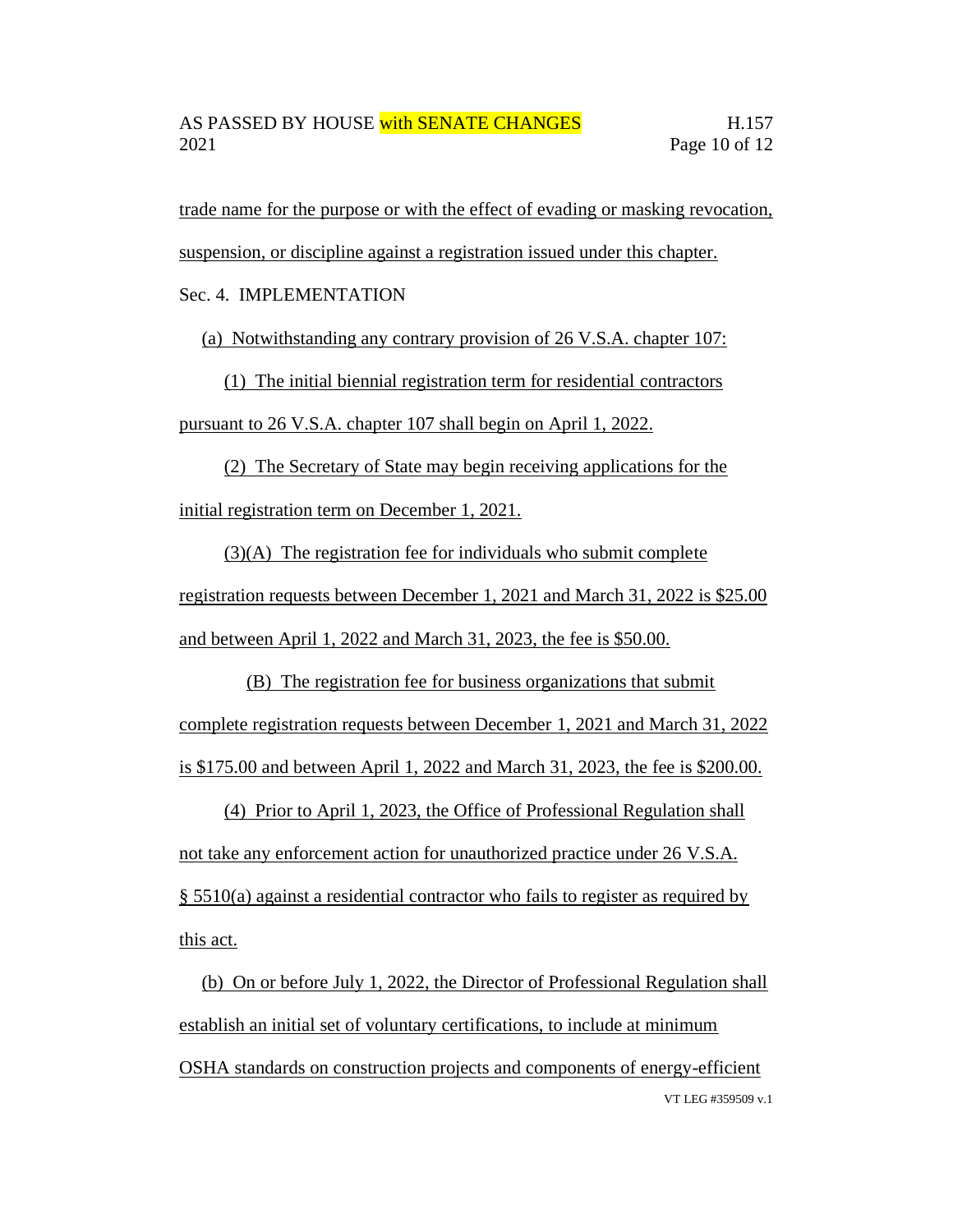"green" building for insulators, carpenters, and heating and ventilation installers.

Sec. 5. CREATION OF POSITIONS WITHIN THE OFFICE OF

## PROFESSIONAL REGULATION; LICENSING

(a) There are created within the Secretary of State's Office of Professional Regulation one new position in licensing and one new position in enforcement.

(b) In fiscal year 2022, the amount of \$200,000.00 in Office of Professional Regulation special funds is appropriated to the Secretary of State to fund the positions created in subsection (a) of this section.

Sec. 6. SECRETARY OF STATE; STATUS REPORT

On or before January 15, 2023, the Office of Professional Regulation shall

report to the House Committee on General, Housing and Military Affairs and

on Government Operations and to the Senate Committees on Economic

Development, Housing and General Affairs and on Government Operations

concerning the implementation of 26 V.S.A. chapter 107, including:

(1) the number of registrations and certifications;

(2) the resources necessary to implement the chapter;

(3) the number and nature of any complaints or enforcement actions;

(4) the potential design and implementation of a one-stop portal for

contractors and consumers; and

(5) any other issues the Office deems appropriate.